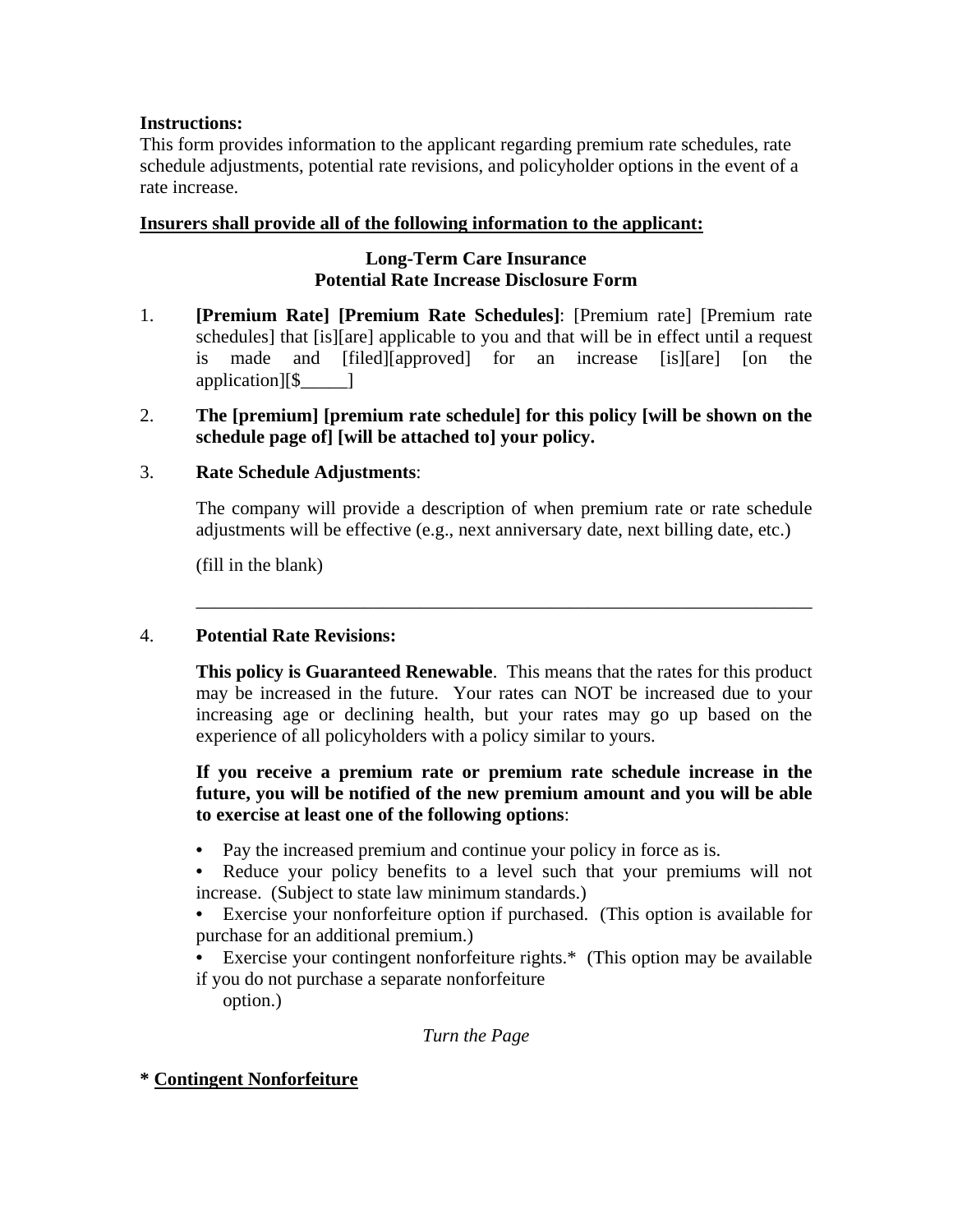If the premium rate for your policy goes up in the future and you didn't buy a nonforfeiture option, you may be eligible for contingent nonforfeiture. Here's how to tell if you are eligible:

You will keep some long-term care insurance coverage, if:

**•** Your premium after the increase exceeds your original premium by the percentage shown (or more) in the following table; and

**•** You lapse (not pay more premiums) within one hundred-twenty (120) days of the increase.

The amount of coverage (i.e., new lifetime maximum benefit amount) you will keep will equal the total amount of premiums you've paid since your policy was first issued. If you have already received benefits under the policy, so that the remaining maximum benefit amount is less than the total amount of premiums you've paid, the amount of coverage will be that remaining amount.

Except for this reduced lifetime maximum benefit amount, all other policy benefits will remain at the levels attained at the time of the lapse and will not increase thereafter. Should you choose this Contingent Nonforfeiture option, your policy, with this reduced maximum benefit amount, will be considered "paid-up" with no further premiums due. **Example:**

**•** You bought the policy at age 65 and paid the \$1,000 annual premium for 10 years, so you have paid a total of \$10,000 in premium.

**•** In the eleventh year, you receive a rate increase of 50%, or \$500 for a new annual premium of \$1,500, and you decide to lapse the policy (not pay any more premiums).

**•** Your "paid-up" policy benefits are \$10,000 (provided you have at least \$10,000 of benefits remaining under your policy.)

*Turn the Page* 

# **Contingent Nonforfeiture Cumulative Premium Increase over Initial Premium That Qualifies for Contingent Nonforfeiture**

(Percentage increase is cumulative from date of original issue. It does NOT represent a one-time increase.)

| <b>Issue Age</b> | <b>Percent Increase Over Initial Premium</b> |
|------------------|----------------------------------------------|
| 29 and under     | 200%                                         |
| $30 - 34$        | 190%                                         |
| $35 - 39$        | 170%                                         |
| $40 - 44$        | 150%                                         |
| $45 - 49$        | 130%                                         |
| $50 - 54$        | 110%                                         |
| $55 - 59$        | 90%                                          |
| 60               | 70%                                          |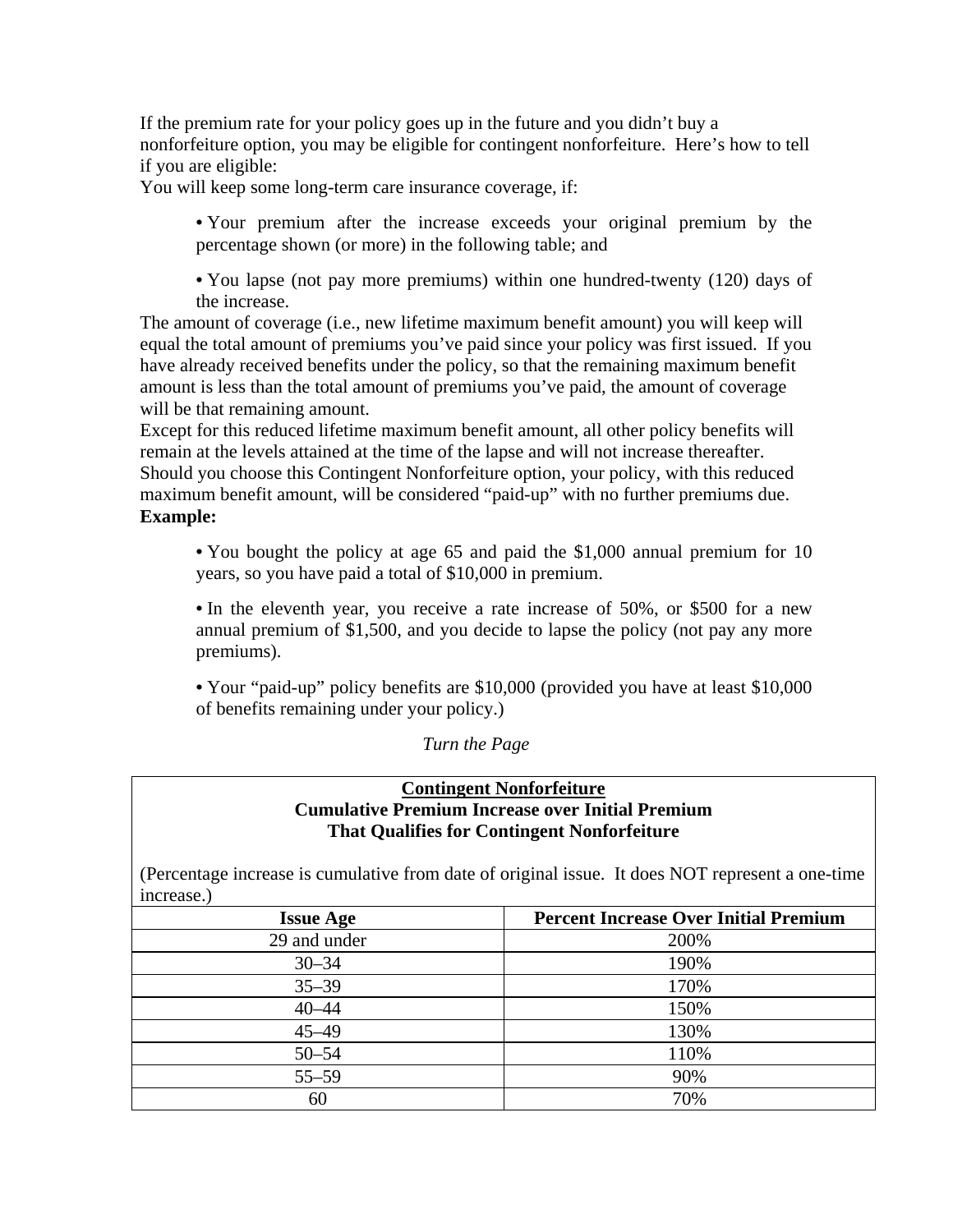| 61          | 66%    |
|-------------|--------|
| 62          | 62%    |
| 63          | 58%    |
| 64          | 54%    |
| 65          | $50\%$ |
| 66          | 48%    |
| 67          | 46%    |
| 68          | 44%    |
| 69          | 42%    |
| $70\,$      | 40%    |
| $71\,$      | 38%    |
| 72          | 36%    |
| 73          | 34%    |
| $74\,$      | 32%    |
| 75          | 30%    |
| 76          | 28%    |
| $77\,$      | 26%    |
| $78\,$      | 24%    |
| 79          | 22%    |
| $80\,$      | 20%    |
| 81          | 19%    |
| 82          | 18%    |
| 83          | 17%    |
| 84          | 16%    |
| 85          | 15%    |
| 86          | 14%    |
| 87          | 13%    |
| 88          | $12\%$ |
| 89          | $11\%$ |
| 90 and over | $10\%$ |

**[The following contingent nonforfeiture disclosure need only be included for those limited pay policies to which Sections (26)(D)4 and (26)(D)6 of the regulation are applicable.]** 

**In addition to the contingent nonforfeiture benefits described above, the following reduced "paid-up" contingent nonforfeiture benefit is an option in all policies that have a fixed or limited premium payment period, even if you selected a nonforfeiture benefit when you bought your policy. If both the reduced "paid up" benefit AND the contingent benefit described above are triggered by the same rate increase, you can choose either of the two benefits.** 

**You are eligible for the reduced "paid up" contingent nonforfeiture benefit when all three conditions shown below are met:**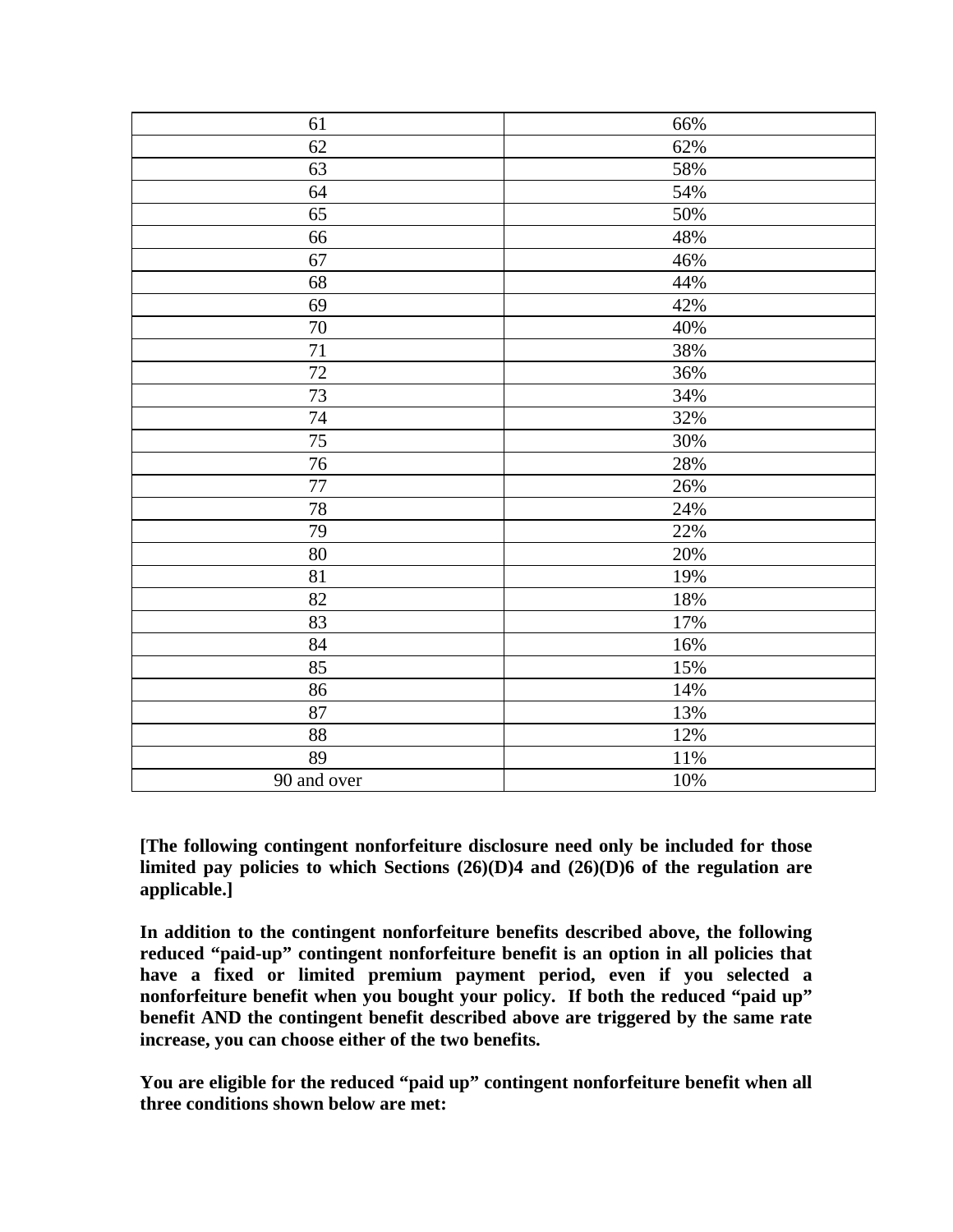**1. The premium you are required to pay after the increase exceeds your original premium by the same percentage or more shown in the chart below;** 

> **Issue Age Percent Increase Over Initial Premium**  Under 65 50% **65-80 30% Over 80 10%**

**Triggers for a Substantial Premium Increase** 

**2. You stop paying your premiums within 120 days of when the premium increase took effect; AND** 

**3. The ratio of the number of months you already paid premiums is 40% or more than the number of months you originally agreed to pay.** 

**If you exercise this option your coverage will be converted to reduced "paid-up" status. That means there will be no additional premiums required. Your benefits will change in the following ways:** 

**a. The total lifetime amount of benefits your reduced paid up policy will provide can be determined by multiplying 90% of the lifetime benefit amount at the time the policy becomes paid up by the ratio of the number of months you already paid premiums to the number of months you agreed to pay them.** 

**b. The daily benefit amounts you purchased will also be adjusted by the same ratio.** 

**If you purchased lifetime benefits, only the daily benefit amounts you purchased will be adjusted by the applicable ratio.** 

**Example:** 

• **You bought the policy at age 65 with an annual premium payable for 10 years.**